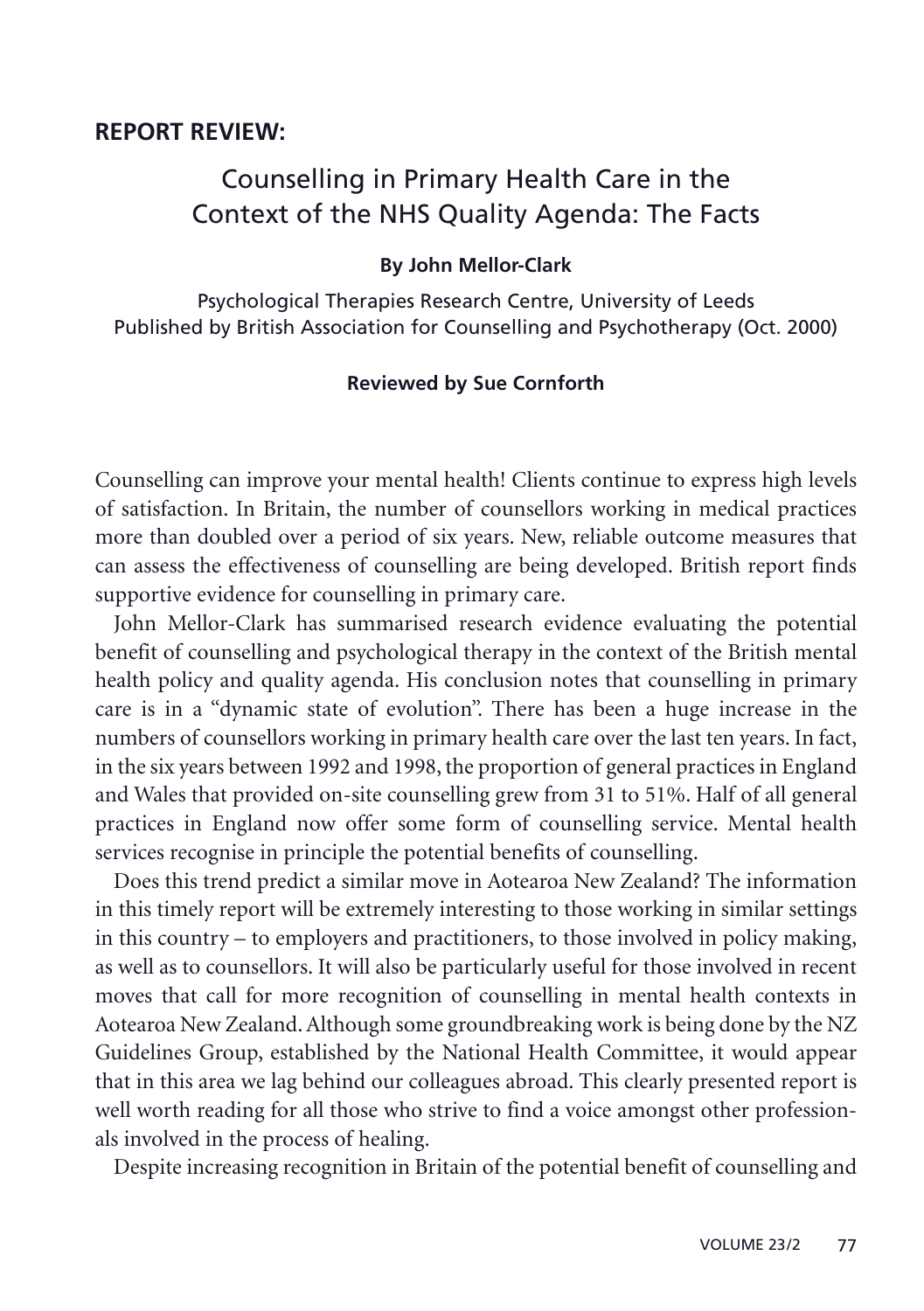psychological therapy in primary care, and despite increasing professionalism and concern with accountability, questions are still raised about its effectiveness. The aim of this report is to uncover the facts. In so doing, John Mellor-Clark helps to make an increasingly positive case for counselling within a mental health system – a system that requires research evidence to balance high levels of need and associated risk.

Recent research evidence is found to be highly supportive of the contribution that counselling and psychotherapy make. An on-going need for further research complemented by monitoring and evaluation is recognised. The emphasis on audit and evaluation and the need for outcome measures to be benchmarked leads to a discussion of the Clinical Outcomes in Routine Evaluation (CORE) information management system, which is nationally recognised in Britain.

Some of Mellor-Clark's key findings are:

- Research evidence has become the bedrock of developing practice. Much early research is out of step with current benchmarking. Co-operative ventures are underway to provide more quality driven, standardised, outcome measures in line with clinical practice guidelines.
- Counselling in primary care has increased. Early surveys had limitations. They questioned counsellors' training and qualifications to practise in this area, while loosely defining "counsellor". A more recent survey, to be published by the Royal College of General Practitioners, suggests that counsellors are well qualified, experienced and supervised.
- Early research reviews, based on a similar loose definition of "counsellor", found no evidence for the efficacy of counselling. A recent Cochrane registered systematic review focused on practitioners trained to accreditation level for the British Association for Counselling, and found statistically significant improvements in symptom level following counselling.
- Research evidence needs supplementing with practice evidence. Outcomes in primary care need to be supported by complementary evidence from everyday therapy practice. A recent comprehensive research review jointly commissioned by Counselling in Primary Care Trust and Counsellors and Psychotherapists in Primary Care included, for the first time, the results of audit and evaluation reports. It found almost entirely positive and consistent results from both patients and GPs.
- The future: further research on counselling in primary care is in progress. Questions still needing to be answered relate to type of patients' presenting problems, their appropriateness for primary care, length of interventions and whether counselling really works in practice. Interest continues in the employment of counsellors in this area.